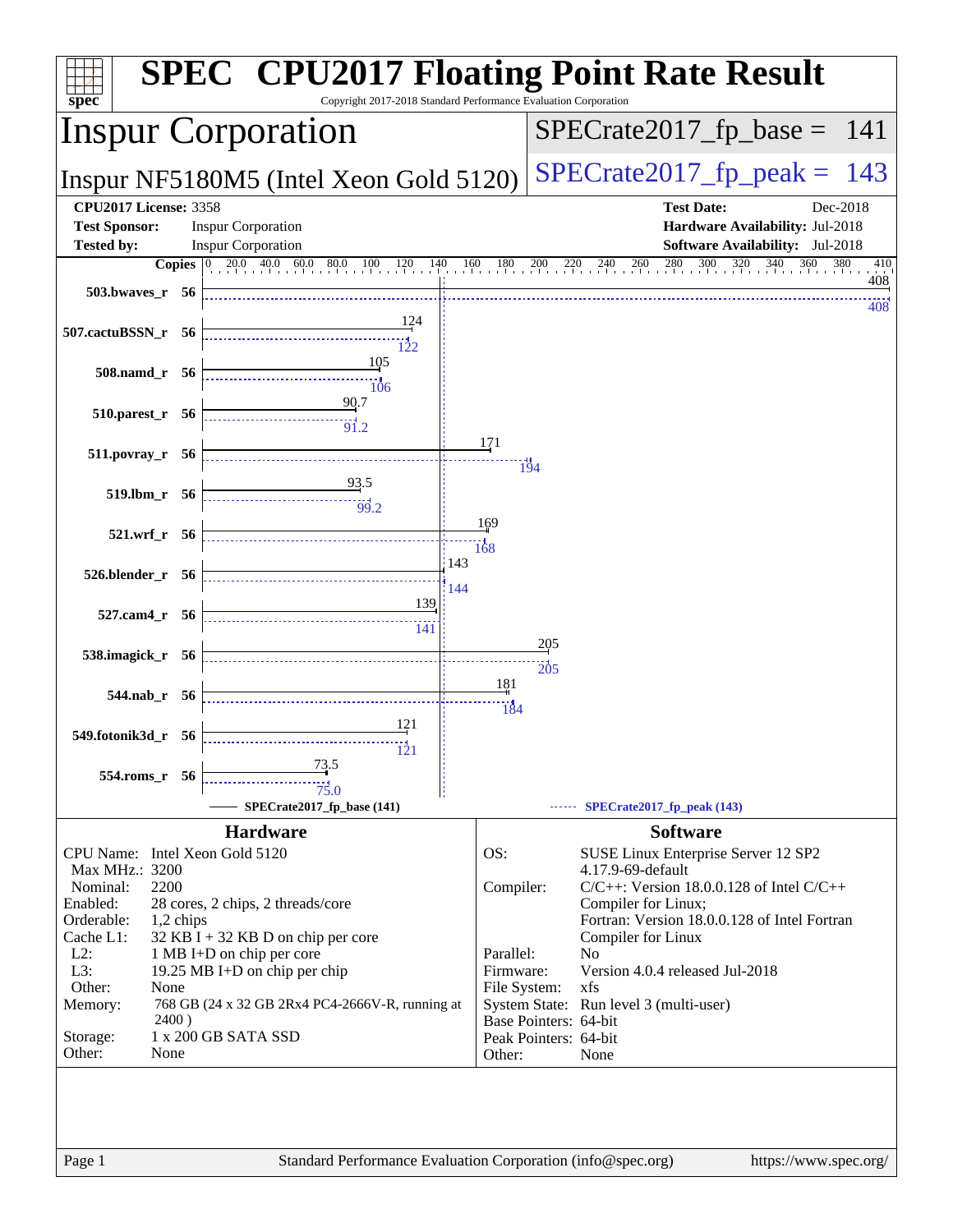| <b>SPEC CPU2017 Floating Point Rate Result</b><br>┯┽┼<br>spec <sup>®</sup><br>Copyright 2017-2018 Standard Performance Evaluation Corporation |                                                              |                           |              |                |       |                |       |               |                |              |                                        |              |                |              |
|-----------------------------------------------------------------------------------------------------------------------------------------------|--------------------------------------------------------------|---------------------------|--------------|----------------|-------|----------------|-------|---------------|----------------|--------------|----------------------------------------|--------------|----------------|--------------|
| <b>Inspur Corporation</b><br>$SPECrate2017_fp\_base = 141$                                                                                    |                                                              |                           |              |                |       |                |       |               |                |              |                                        |              |                |              |
| $SPECrate2017_fp\_peak = 143$<br>Inspur NF5180M5 (Intel Xeon Gold 5120)                                                                       |                                                              |                           |              |                |       |                |       |               |                |              |                                        |              |                |              |
| <b>CPU2017 License: 3358</b><br><b>Test Date:</b><br>Dec-2018                                                                                 |                                                              |                           |              |                |       |                |       |               |                |              |                                        |              |                |              |
| <b>Test Sponsor:</b>                                                                                                                          | Hardware Availability: Jul-2018<br><b>Inspur Corporation</b> |                           |              |                |       |                |       |               |                |              |                                        |              |                |              |
| <b>Tested by:</b>                                                                                                                             |                                                              | <b>Inspur Corporation</b> |              |                |       |                |       |               |                |              | <b>Software Availability:</b> Jul-2018 |              |                |              |
| <b>Results Table</b>                                                                                                                          |                                                              |                           |              |                |       |                |       |               |                |              |                                        |              |                |              |
| Peak<br><b>Base</b>                                                                                                                           |                                                              |                           |              |                |       |                |       |               |                |              |                                        |              |                |              |
| <b>Benchmark</b>                                                                                                                              | <b>Copies</b>                                                | <b>Seconds</b>            | <b>Ratio</b> | <b>Seconds</b> | Ratio | <b>Seconds</b> | Ratio | <b>Copies</b> | <b>Seconds</b> | <b>Ratio</b> | <b>Seconds</b>                         | <b>Ratio</b> | <b>Seconds</b> | <b>Ratio</b> |
| 503.bwaves_r                                                                                                                                  | 56                                                           | 1377                      | 408          | 1376           | 408   | 1377           | 408   | 56            | 1377           | 408          | 1376                                   | 408          | 1377           | 408          |
| 507.cactuBSSN r                                                                                                                               | 56                                                           | 570                       | 124          | 570            | 124   | 571            | 124   | 56            | 580            | 122          | 581                                    | 122          | 582            | 122          |
| 508.namd_r                                                                                                                                    | 56                                                           | 506                       | 105          | 508            | 105   | 508            | 105   | 56            | 503            | 106          | 505                                    | 105          | 501            | 106          |
| $510.parest_r$                                                                                                                                | 56                                                           | 1619                      | 90.5         | 1616           | 90.7  | 1613           | 90.8  | 56            | 1606           | 91.2         | 1606                                   | 91.2         | 1605           | 91.3         |
| $511.$ povray_r                                                                                                                               | 56                                                           | 766                       | 171          | 765            | 171   | 765            | 171   | 56            | 670            | 195          | 673                                    | 194          | 679            | 193          |
| 519.lbm r                                                                                                                                     | 56                                                           | 633                       | 93.3         | 631            | 93.5  | 632            | 93.5  | 56            | 595            | 99.2         | 595                                    | 99.2         | 595            | 99.2         |
| 521.wrf r                                                                                                                                     | 56                                                           | 739                       | 170          | 743            | 169   | 740            | 169   | 56            | 747            | 168          | 748                                    | 168          | 749            | 167          |
| 526.blender r                                                                                                                                 | 56                                                           | 596                       | 143          | 596            | 143   | 597            | 143   | 56            | 595            | 143          | 594                                    | 144          | 594            | 144          |
| 527.cam4_r                                                                                                                                    | 56                                                           | 707                       | 139          | 709            | 138   | 704            | 139   | 56            | 696            | 141          | 696                                    | 141          | 695            | 141          |
| 538.imagick r                                                                                                                                 | 56                                                           | 678                       | 206          | 678            | 205   | 678            | 205   | 56            | 678            | 206          | 678                                    | 205          | 678            | 205          |
| 544.nab_r                                                                                                                                     | 56                                                           | 523                       | 180          | 522            | 181   | 518            | 182   | 56            | 513            | 184          | 512                                    | <b>184</b>   | 510            | 185          |
| 549.fotonik3d r                                                                                                                               | 56                                                           | 1798                      | 121          | 1797           | 121   | 1800           | 121   | 56            | 1801           | 121          | 1797                                   | 121          | 1798           | 121          |
| 554.roms r                                                                                                                                    | 56                                                           | 1217                      | 73.1         | 1211           | 73.5  | 1206           | 73.8  | 56            | 1185           | 75.1         | 1187                                   | 75.0         | 1188           | 74.9         |
| $SPECrate2017_fp\_base =$<br>141                                                                                                              |                                                              |                           |              |                |       |                |       |               |                |              |                                        |              |                |              |
| $SPECrate2017_fp_peak =$                                                                                                                      |                                                              |                           | 143          |                |       |                |       |               |                |              |                                        |              |                |              |

Results appear in the [order in which they were run.](http://www.spec.org/auto/cpu2017/Docs/result-fields.html#RunOrder) Bold underlined text [indicates a median measurement.](http://www.spec.org/auto/cpu2017/Docs/result-fields.html#Median)

#### **[Submit Notes](http://www.spec.org/auto/cpu2017/Docs/result-fields.html#SubmitNotes)**

 The numactl mechanism was used to bind copies to processors. The config file option 'submit' was used to generate numactl commands to bind each copy to a specific processor. For details, please see the config file.

#### **[Operating System Notes](http://www.spec.org/auto/cpu2017/Docs/result-fields.html#OperatingSystemNotes)**

 Stack size set to unlimited using "ulimit -s unlimited" The OS kernel (ver. 4.17.9) is a part of Inspur's Performance Boost Suite which could be provide to customers who have special requirement.It's maintained and deployed by Inspur field engineer.Please see <http://en.inspur.com/en/2402530/2402532/2402644/2402655/2402659/2404072/index.html> or inquire lcsd@inspur.com for further information.

#### **[General Notes](http://www.spec.org/auto/cpu2017/Docs/result-fields.html#GeneralNotes)**

Environment variables set by runcpu before the start of the run: LD\_LIBRARY\_PATH = "/home/CPU2017/lib/ia32:/home/CPU2017/lib/intel64:/home/CPU2017/je5.0.1-32:/home/CPU2017/je5.0.1-64"

 Binaries compiled on a system with 1x Intel Core i7-4790 CPU + 32GB RAM memory using Redhat Enterprise Linux 7.4 Transparent Huge Pages enabled by default Prior to runcpu invocation Filesystem page cache synced and cleared with:

|        | (Continued on next page)                                    |                       |
|--------|-------------------------------------------------------------|-----------------------|
| Page 2 | Standard Performance Evaluation Corporation (info@spec.org) | https://www.spec.org/ |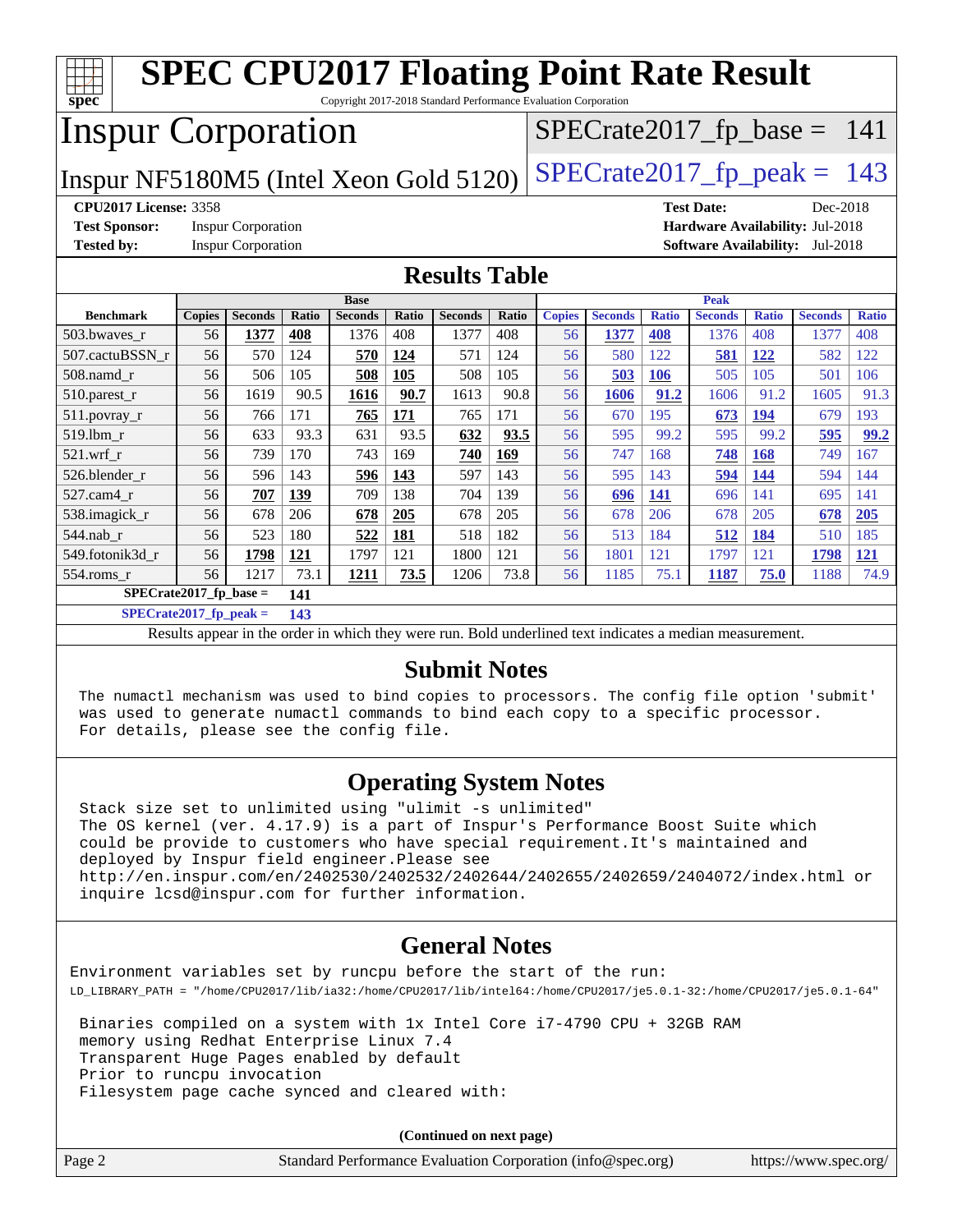| <b>SPEC CPU2017 Floating Point Rate Result</b><br>spec<br>Copyright 2017-2018 Standard Performance Evaluation Corporation                                   |                                 |  |  |  |  |  |
|-------------------------------------------------------------------------------------------------------------------------------------------------------------|---------------------------------|--|--|--|--|--|
| <b>Inspur Corporation</b>                                                                                                                                   | $SPECrate2017_fp\_base = 141$   |  |  |  |  |  |
| Inspur NF5180M5 (Intel Xeon Gold 5120)                                                                                                                      | $SPECrate2017fr peak = 143$     |  |  |  |  |  |
| <b>CPU2017 License: 3358</b>                                                                                                                                | <b>Test Date:</b><br>Dec-2018   |  |  |  |  |  |
| <b>Inspur Corporation</b><br><b>Test Sponsor:</b>                                                                                                           | Hardware Availability: Jul-2018 |  |  |  |  |  |
| <b>Inspur Corporation</b><br>Software Availability: Jul-2018<br><b>Tested by:</b>                                                                           |                                 |  |  |  |  |  |
| <b>General Notes (Continued)</b>                                                                                                                            |                                 |  |  |  |  |  |
| sync; echo 3><br>/proc/sys/vm/drop_caches<br>runcpu command invoked through numactl i.e.:<br>numactl --interleave=all runcpu <etc></etc>                    |                                 |  |  |  |  |  |
| Yes: The test sponsor attests, as of date of publication, that CVE-2017-5754 (Meltdown)                                                                     |                                 |  |  |  |  |  |
| is mitigated in the system as tested and documented.<br>Yes: The test sponsor attests, as of date of publication, that CVE-2017-5753 (Spectre variant 1)    |                                 |  |  |  |  |  |
| is mitigated in the system as tested and documented.                                                                                                        |                                 |  |  |  |  |  |
| Yes: The test sponsor attests, as of date of publication, that CVE-2017-5715 (Spectre variant 2)<br>is mitigated in the system as tested and documented.    |                                 |  |  |  |  |  |
| <b>Platform Notes</b>                                                                                                                                       |                                 |  |  |  |  |  |
| BIOS and OS configuration:                                                                                                                                  |                                 |  |  |  |  |  |
| SCALING GOVERNOR set to Performance<br>Hardware Prefetch set to Disable                                                                                     |                                 |  |  |  |  |  |
| VT Support set to Disable                                                                                                                                   |                                 |  |  |  |  |  |
| ClE Support set to Disable                                                                                                                                  |                                 |  |  |  |  |  |
| IMC (Integrated memory controller) Interleaving set to 1-way<br>Sub NUMA Cluster (SNC) set to Enable                                                        |                                 |  |  |  |  |  |
| Sysinfo program /home/CPU2017/bin/sysinfo                                                                                                                   |                                 |  |  |  |  |  |
| Rev: r5797 of 2017-06-14 96c45e4568ad54c135fd618bcc091c0f<br>running on linux-vzir Sat Dec 8 10:55:29 2018                                                  |                                 |  |  |  |  |  |
|                                                                                                                                                             |                                 |  |  |  |  |  |
| SUT (System Under Test) info as seen by some common utilities.<br>For more information on this section, see                                                 |                                 |  |  |  |  |  |
| https://www.spec.org/cpu2017/Docs/config.html#sysinfo                                                                                                       |                                 |  |  |  |  |  |
| From /proc/cpuinfo                                                                                                                                          |                                 |  |  |  |  |  |
| model name : Intel(R) Xeon(R) Gold 5120 CPU @ 2.20GHz<br>"physical id"s (chips)                                                                             |                                 |  |  |  |  |  |
| 56 "processors"                                                                                                                                             |                                 |  |  |  |  |  |
| cores, siblings (Caution: counting these is hw and system dependent. The following<br>excerpts from /proc/cpuinfo might not be reliable. Use with caution.) |                                 |  |  |  |  |  |
| cpu cores : 14                                                                                                                                              |                                 |  |  |  |  |  |
| siblings : 28<br>physical 0: cores 0 1 2 3 4 5 6 8 9 10 11 12 13 14                                                                                         |                                 |  |  |  |  |  |
| physical 1: cores 0 1 2 3 4 5 6 8 9 10 11 12 13 14                                                                                                          |                                 |  |  |  |  |  |
| From 1scpu:                                                                                                                                                 |                                 |  |  |  |  |  |
| Architecture:<br>x86 64                                                                                                                                     |                                 |  |  |  |  |  |
| $CPU$ op-mode(s):<br>$32$ -bit, $64$ -bit<br>Little Endian<br>Byte Order:                                                                                   |                                 |  |  |  |  |  |
| CPU(s):<br>56                                                                                                                                               |                                 |  |  |  |  |  |
| On-line CPU(s) list:<br>$0 - 55$                                                                                                                            |                                 |  |  |  |  |  |
| (Continued on next page)                                                                                                                                    |                                 |  |  |  |  |  |
| Standard Performance Evaluation Corporation (info@spec.org)<br>Page 3                                                                                       | https://www.spec.org/           |  |  |  |  |  |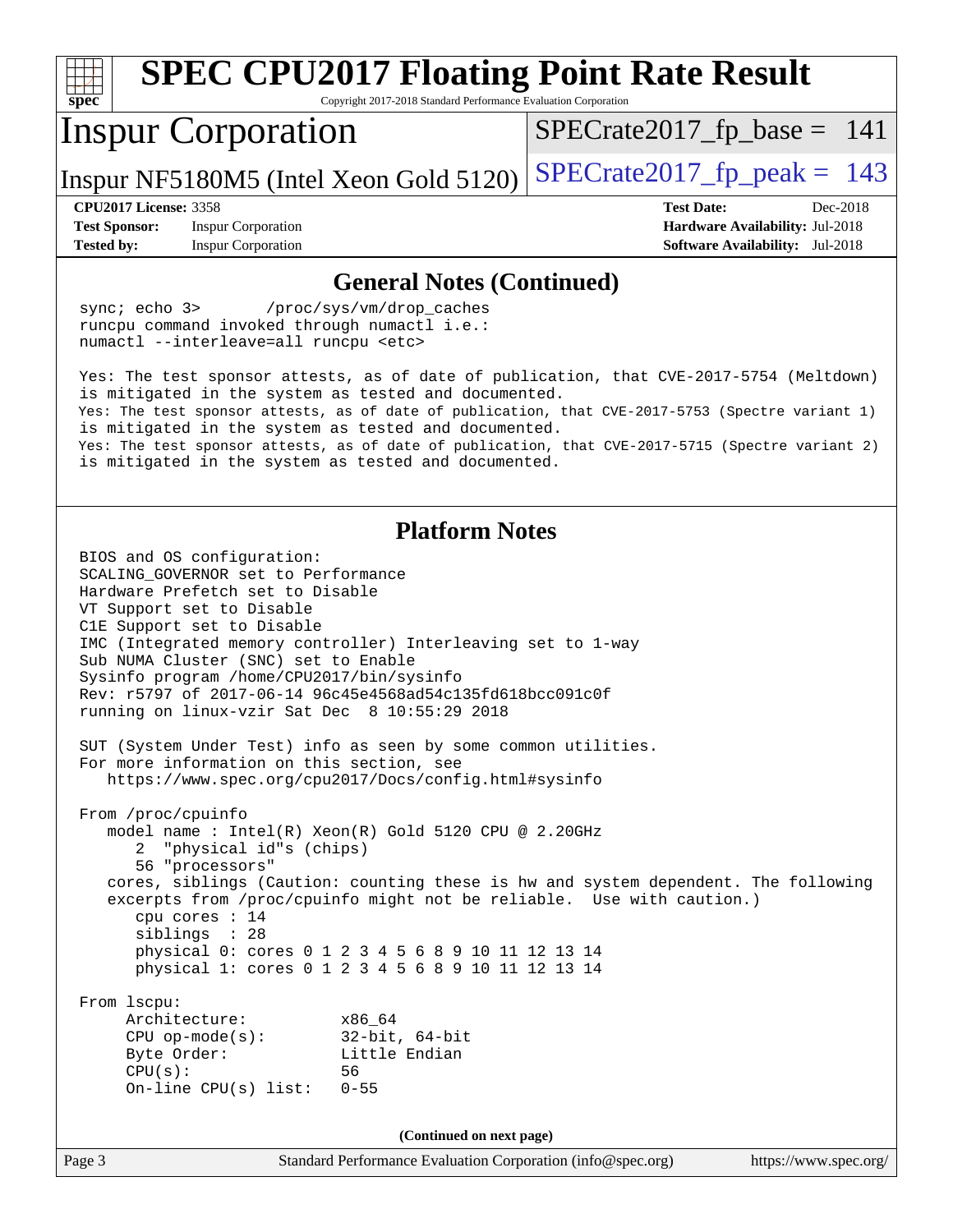#### **[spec](http://www.spec.org/) [SPEC CPU2017 Floating Point Rate Result](http://www.spec.org/auto/cpu2017/Docs/result-fields.html#SPECCPU2017FloatingPointRateResult)** Copyright 2017-2018 Standard Performance Evaluation Corporation Inspur Corporation Inspur NF5180M5 (Intel Xeon Gold 5120)  $SPECrate2017_f$  peak = 143  $SPECTate2017_fp\_base = 141$ **[CPU2017 License:](http://www.spec.org/auto/cpu2017/Docs/result-fields.html#CPU2017License)** 3358 **[Test Date:](http://www.spec.org/auto/cpu2017/Docs/result-fields.html#TestDate)** Dec-2018 **[Test Sponsor:](http://www.spec.org/auto/cpu2017/Docs/result-fields.html#TestSponsor)** Inspur Corporation **[Hardware Availability:](http://www.spec.org/auto/cpu2017/Docs/result-fields.html#HardwareAvailability)** Jul-2018 **[Tested by:](http://www.spec.org/auto/cpu2017/Docs/result-fields.html#Testedby)** Inspur Corporation **[Software Availability:](http://www.spec.org/auto/cpu2017/Docs/result-fields.html#SoftwareAvailability)** Jul-2018 **[Platform Notes \(Continued\)](http://www.spec.org/auto/cpu2017/Docs/result-fields.html#PlatformNotes)** Thread(s) per core: 2 Core(s) per socket: 14 Socket(s): 2 NUMA node(s): 4 Vendor ID: GenuineIntel CPU family: 6 Model: 85<br>Model name: 1n Intel(R) Xeon(R) Gold 5120 CPU @ 2.20GHz Stepping: 4 CPU MHz: 2600.003 CPU max MHz: 3200.0000 CPU min MHz: 1000.0000 BogoMIPS: 4400.00 Virtualization: VT-x L1d cache: 32K L1i cache: 32K L2 cache: 1024K L3 cache: 19712K NUMA node0 CPU(s): 0-3,7-9,28-31,35-37 NUMA node1 CPU(s): 4-6,10-13,32-34,38-41 NUMA node2 CPU(s): 14-17,21-23,42-45,49-51 NUMA node3 CPU(s): 18-20,24-27,46-48,52-55 Flags: fpu vme de pse tsc msr pae mce cx8 apic sep mtrr pge mca cmov pat pse36 clflush dts acpi mmx fxsr sse sse2 ss ht tm pbe syscall nx pdpe1gb rdtscp lm constant\_tsc art arch\_perfmon pebs bts rep\_good nopl xtopology nonstop\_tsc cpuid aperfmperf pni pclmulqdq dtes64 ds\_cpl vmx smx est tm2 ssse3 sdbg fma cx16 xtpr pdcm pcid dca sse4\_1 sse4\_2 x2apic movbe popcnt tsc\_deadline\_timer aes xsave avx f16c rdrand lahf\_lm abm 3dnowprefetch cpuid\_fault epb cat\_l3 cdp\_l3 invpcid\_single pti intel\_ppin mba tpr\_shadow vnmi flexpriority ept vpid fsgsbase tsc\_adjust bmi1 hle avx2 smep bmi2 erms invpcid rtm cqm mpx rdt\_a avx512f avx512dq rdseed adx smap clflushopt clwb intel\_pt avx512cd avx512bw avx512vl xsaveopt xsavec xgetbv1 xsaves cqm\_llc cqm\_occup\_llc cqm\_mbm\_total cqm\_mbm\_local dtherm ida arat pln pts hwp hwp\_act\_window hwp\_epp hwp\_pkg\_req pku ospke /proc/cpuinfo cache data cache size : 19712 KB From numactl --hardware WARNING: a numactl 'node' might or might not correspond to a physical chip. available: 4 nodes (0-3) node 0 cpus: 0 1 2 3 7 8 9 28 29 30 31 35 36 37 node 0 size: 192014 MB node 0 free: 180506 MB node 1 cpus: 4 5 6 10 11 12 13 32 33 34 38 39 40 41 node 1 size: 193533 MB node 1 free: 184059 MB node 2 cpus: 14 15 16 17 21 22 23 42 43 44 45 49 50 51 **(Continued on next page)**

Page 4 Standard Performance Evaluation Corporation [\(info@spec.org\)](mailto:info@spec.org) <https://www.spec.org/>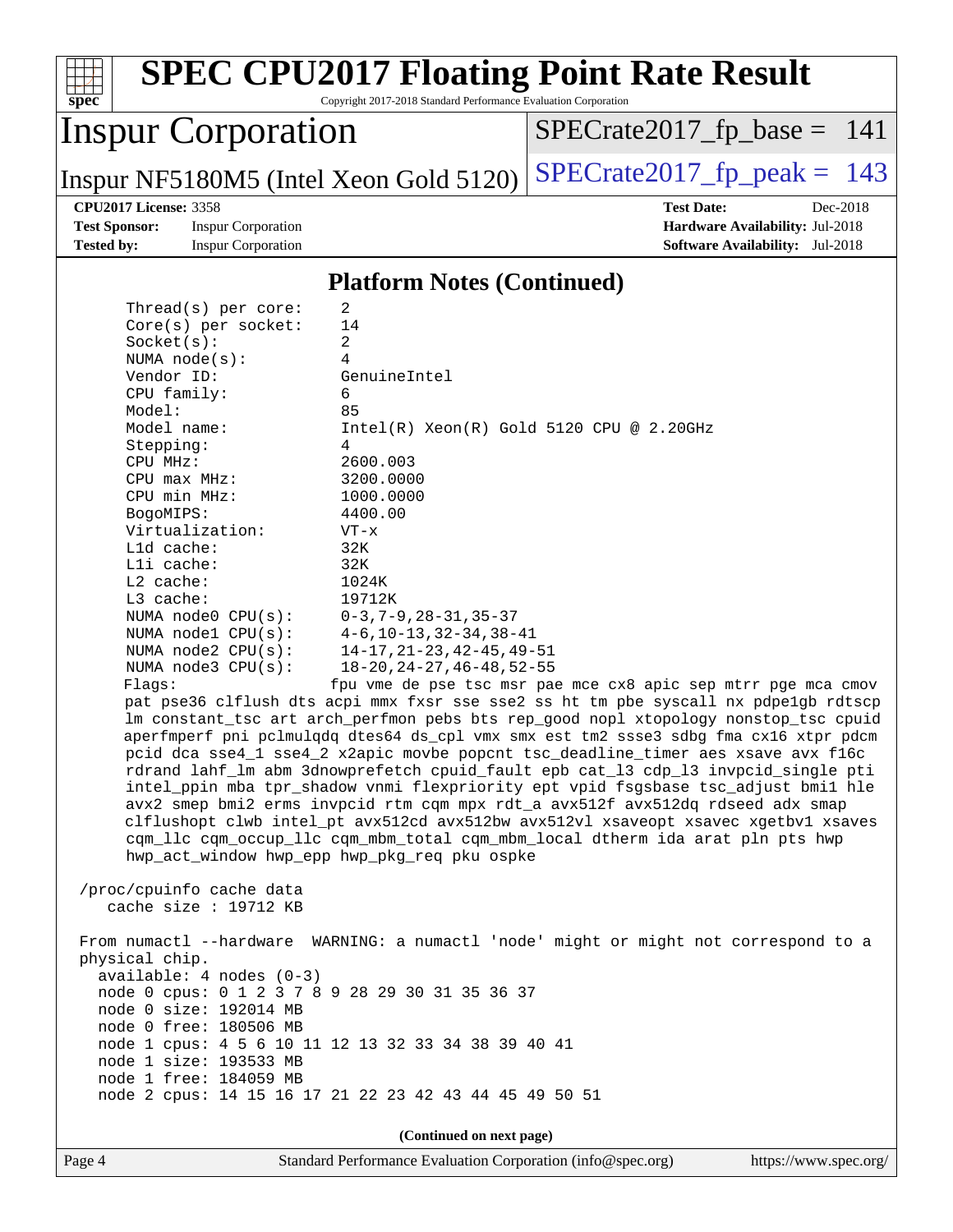| <b>SPEC CPU2017 Floating Point Rate Result</b><br>spec<br>Copyright 2017-2018 Standard Performance Evaluation Corporation                                                                                                                                                                                                                                                                                                                                                                                                                       |                                                                                                            |  |  |  |
|-------------------------------------------------------------------------------------------------------------------------------------------------------------------------------------------------------------------------------------------------------------------------------------------------------------------------------------------------------------------------------------------------------------------------------------------------------------------------------------------------------------------------------------------------|------------------------------------------------------------------------------------------------------------|--|--|--|
| <b>Inspur Corporation</b>                                                                                                                                                                                                                                                                                                                                                                                                                                                                                                                       | $SPECrate2017_fp\_base = 141$                                                                              |  |  |  |
| Inspur NF5180M5 (Intel Xeon Gold 5120)                                                                                                                                                                                                                                                                                                                                                                                                                                                                                                          | $SPECTate2017$ _fp_peak = 143                                                                              |  |  |  |
| <b>CPU2017 License: 3358</b><br><b>Test Sponsor:</b><br><b>Inspur Corporation</b><br><b>Tested by:</b><br><b>Inspur Corporation</b>                                                                                                                                                                                                                                                                                                                                                                                                             | <b>Test Date:</b><br>Dec-2018<br>Hardware Availability: Jul-2018<br><b>Software Availability:</b> Jul-2018 |  |  |  |
| <b>Platform Notes (Continued)</b>                                                                                                                                                                                                                                                                                                                                                                                                                                                                                                               |                                                                                                            |  |  |  |
| node 2 size: 193533 MB<br>node 2 free: 184070 MB<br>node 3 cpus: 18 19 20 24 25 26 27 46 47 48 52 53 54 55<br>node 3 size: 193387 MB<br>node 3 free: 183962 MB<br>node distances:<br>$\mathbf{1}$<br>node<br>$\overline{\phantom{0}}$<br>2<br>3<br>0:<br>10 <sub>1</sub><br>21 21<br>11<br>11<br>10 21 21<br>1:<br>21 10 11<br>2:<br>21<br>3:<br>21 11<br>21<br>10                                                                                                                                                                              |                                                                                                            |  |  |  |
| From /proc/meminfo<br>MemTotal:<br>791007688 kB<br>HugePages_Total:<br>0<br>Hugepagesize:<br>2048 kB<br>/usr/bin/lsb_release -d                                                                                                                                                                                                                                                                                                                                                                                                                 |                                                                                                            |  |  |  |
| SUSE Linux Enterprise Server 12 SP2<br>From /etc/*release* /etc/*version*<br>SuSE-release:<br>SUSE Linux Enterprise Server 12 (x86_64)<br>$VERSION = 12$<br>$PATCHLEVEL = 2$<br># This file is deprecated and will be removed in a future service pack or release.<br># Please check /etc/os-release for details about this release.<br>os-release:<br>NAME="SLES"<br>VERSION="12-SP2"<br>VERSION ID="12.2"<br>PRETTY_NAME="SUSE Linux Enterprise Server 12 SP2"<br>ID="sles"<br>$ANSI$ _COLOR=" $0:32$ "<br>CPE_NAME="cpe:/o:suse:sles:12:sp2" |                                                                                                            |  |  |  |
| uname $-a$ :<br>Linux linux-vzir 4.17.9-69-default #1 SMP Wed Jul 25 10:40:26 CST 2018 x86_64 x86_64<br>x86_64 GNU/Linux<br>run-level 3 Dec $6$ 16:48 last=5                                                                                                                                                                                                                                                                                                                                                                                    |                                                                                                            |  |  |  |
| SPEC is set to: /home/CPU2017<br>Type Size Used Avail Use% Mounted on<br>Filesystem<br>/dev/sda4<br>xfs<br>145G 103G<br>42G 72% / home                                                                                                                                                                                                                                                                                                                                                                                                          |                                                                                                            |  |  |  |
| Additional information from dmidecode follows. WARNING: Use caution when you interpret                                                                                                                                                                                                                                                                                                                                                                                                                                                          |                                                                                                            |  |  |  |
| (Continued on next page)                                                                                                                                                                                                                                                                                                                                                                                                                                                                                                                        |                                                                                                            |  |  |  |
| Standard Performance Evaluation Corporation (info@spec.org)<br>Page 5                                                                                                                                                                                                                                                                                                                                                                                                                                                                           | https://www.spec.org/                                                                                      |  |  |  |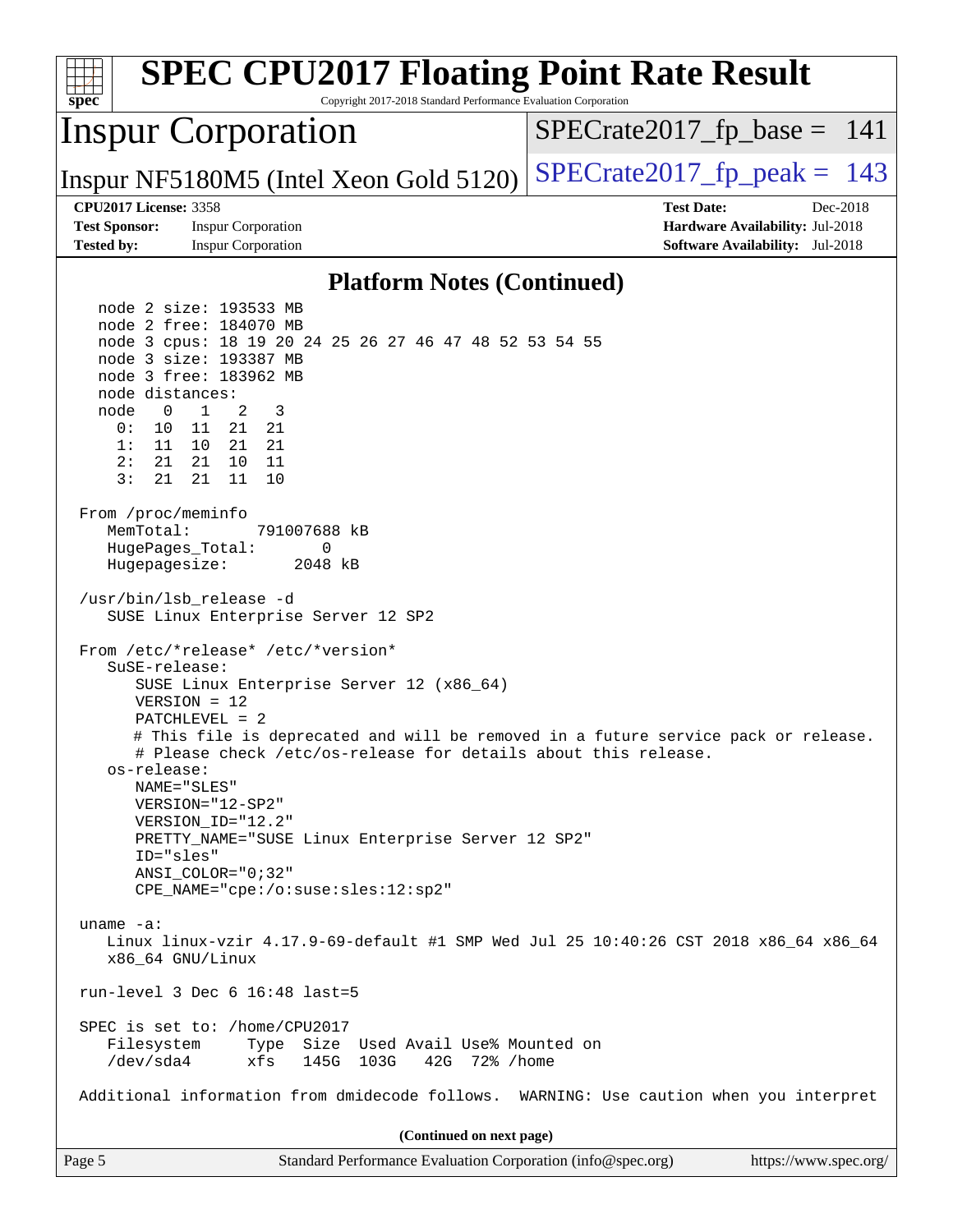| $spec*$                      | <b>SPEC CPU2017 Floating Point Rate Result</b><br>Copyright 2017-2018 Standard Performance Evaluation Corporation |                                 |          |
|------------------------------|-------------------------------------------------------------------------------------------------------------------|---------------------------------|----------|
| <b>Inspur Corporation</b>    |                                                                                                                   | $SPECrate2017_fp\_base = 141$   |          |
|                              | Inspur NF5180M5 (Intel Xeon Gold 5120)                                                                            | $SPECrate2017_fp\_peak = 143$   |          |
| <b>CPU2017 License: 3358</b> |                                                                                                                   | <b>Test Date:</b>               | Dec-2018 |
| <b>Test Sponsor:</b>         | <b>Inspur Corporation</b>                                                                                         | Hardware Availability: Jul-2018 |          |
| <b>Tested by:</b>            | <b>Inspur Corporation</b>                                                                                         | <b>Software Availability:</b>   | Jul-2018 |

#### **[Platform Notes \(Continued\)](http://www.spec.org/auto/cpu2017/Docs/result-fields.html#PlatformNotes)**

 this section. The 'dmidecode' program reads system data which is "intended to allow hardware to be accurately determined", but the intent may not be met, as there are frequent changes to hardware, firmware, and the "DMTF SMBIOS" standard. BIOS Inspur 4.0.4 07/19/2018

Memory:

24x Samsung M393A4K40CB2-CTD 32 GB 2 rank 2666, configured at 2400

(End of data from sysinfo program)

### **[Compiler Version Notes](http://www.spec.org/auto/cpu2017/Docs/result-fields.html#CompilerVersionNotes)**

| 519.1bm_r(base) 538.imagick_r(base, peak) 544.nab_r(base)<br>CC.                                                                                                                              |
|-----------------------------------------------------------------------------------------------------------------------------------------------------------------------------------------------|
| icc (ICC) 18.0.0 20170811<br>Copyright (C) 1985-2017 Intel Corporation. All rights reserved.                                                                                                  |
| $519.1$ bm_r(peak) $544.nab_r(peak)$<br>CC.<br>--------------------------------                                                                                                               |
| icc (ICC) 18.0.0 20170811<br>Copyright (C) 1985-2017 Intel Corporation. All rights reserved.                                                                                                  |
| CXXC 508. namd $r(base)$ 510. parest $r(base)$                                                                                                                                                |
| icpc (ICC) 18.0.0 20170811<br>Copyright (C) 1985-2017 Intel Corporation. All rights reserved.                                                                                                 |
| CXXC 508. namd $r(\text{peak})$ 510. parest $r(\text{peak})$                                                                                                                                  |
| icpc (ICC) 18.0.0 20170811<br>Copyright (C) 1985-2017 Intel Corporation. All rights reserved.                                                                                                 |
| 511.povray_r(base) 526.blender_r(base)<br>CC.                                                                                                                                                 |
| icpc (ICC) 18.0.0 20170811<br>Copyright (C) 1985-2017 Intel Corporation. All rights reserved.<br>icc (ICC) 18.0.0 20170811<br>Copyright (C) 1985-2017 Intel Corporation. All rights reserved. |
| (Continued on next page)                                                                                                                                                                      |

Page 6 Standard Performance Evaluation Corporation [\(info@spec.org\)](mailto:info@spec.org) <https://www.spec.org/>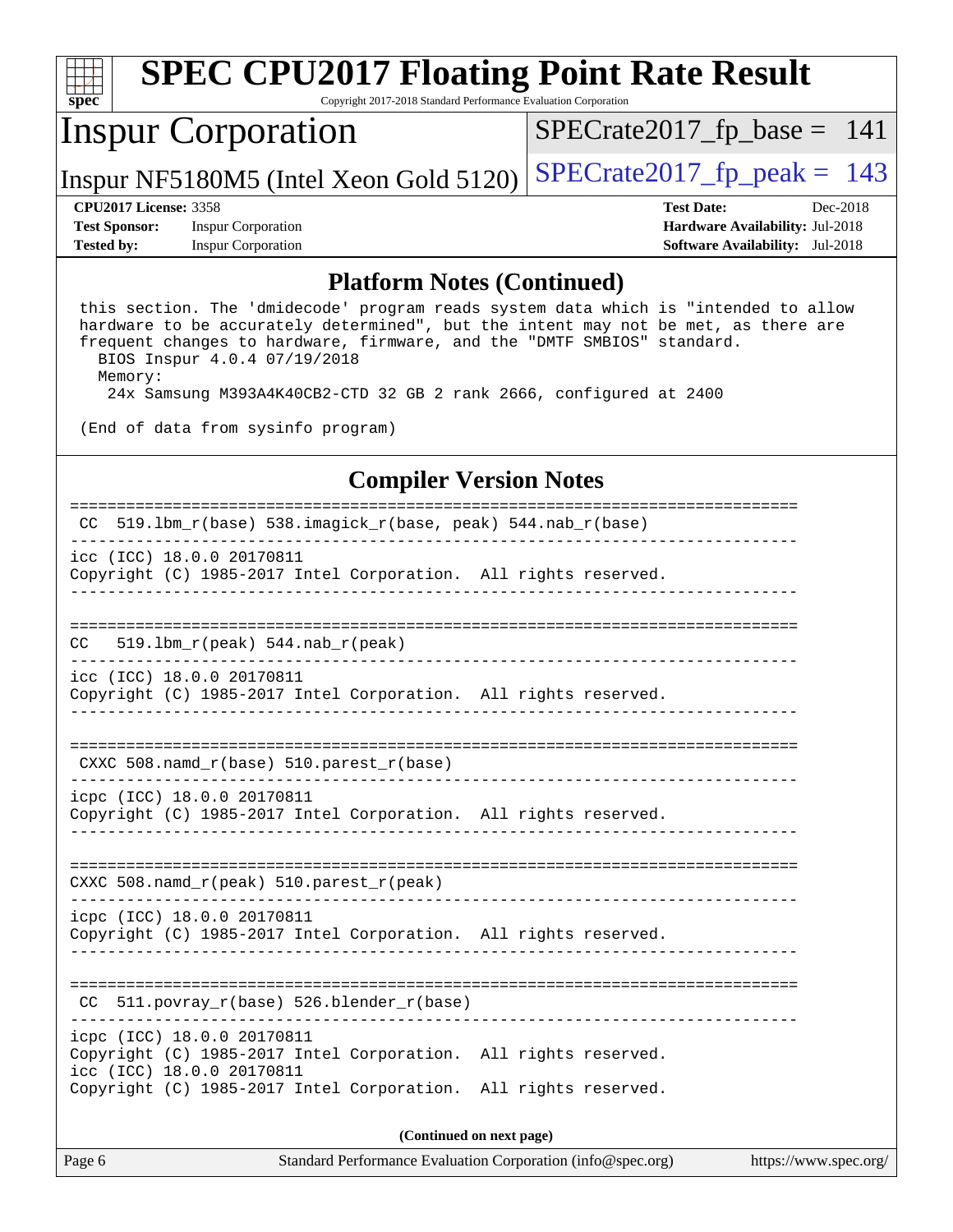| $spec^*$                                                                                            | Copyright 2017-2018 Standard Performance Evaluation Corporation | <b>SPEC CPU2017 Floating Point Rate Result</b>                           |                                                                           |  |
|-----------------------------------------------------------------------------------------------------|-----------------------------------------------------------------|--------------------------------------------------------------------------|---------------------------------------------------------------------------|--|
| <b>Inspur Corporation</b>                                                                           |                                                                 | $SPECrate2017_fp\_base = 141$                                            |                                                                           |  |
|                                                                                                     | Inspur NF5180M5 (Intel Xeon Gold 5120)                          | $SPECrate2017_fp\_peak = 143$                                            |                                                                           |  |
| <b>CPU2017 License: 3358</b>                                                                        |                                                                 | <b>Test Date:</b>                                                        | Dec-2018                                                                  |  |
| <b>Test Sponsor:</b><br><b>Inspur Corporation</b><br><b>Tested by:</b><br><b>Inspur Corporation</b> |                                                                 |                                                                          | Hardware Availability: Jul-2018<br><b>Software Availability:</b> Jul-2018 |  |
|                                                                                                     |                                                                 | <b>Compiler Version Notes (Continued)</b>                                |                                                                           |  |
|                                                                                                     |                                                                 |                                                                          |                                                                           |  |
|                                                                                                     |                                                                 |                                                                          |                                                                           |  |
| CC                                                                                                  | 511.povray_r(peak) 526.blender_r(peak)                          |                                                                          |                                                                           |  |
| icpc (ICC) 18.0.0 20170811<br>icc (ICC) 18.0.0 20170811                                             | Copyright (C) 1985-2017 Intel Corporation. All rights reserved. |                                                                          |                                                                           |  |
|                                                                                                     | Copyright (C) 1985-2017 Intel Corporation. All rights reserved. |                                                                          |                                                                           |  |
|                                                                                                     |                                                                 |                                                                          |                                                                           |  |
| FC 507.cactuBSSN_r(base)                                                                            | ------------------------------------                            | -------------------------------------                                    |                                                                           |  |
|                                                                                                     |                                                                 |                                                                          |                                                                           |  |
| icpc (ICC) 18.0.0 20170811                                                                          | Copyright (C) 1985-2017 Intel Corporation. All rights reserved. |                                                                          |                                                                           |  |
| icc (ICC) 18.0.0 20170811                                                                           | Copyright (C) 1985-2017 Intel Corporation.                      | All rights reserved.                                                     |                                                                           |  |
| ifort (IFORT) 18.0.0 20170811                                                                       | Copyright (C) 1985-2017 Intel Corporation. All rights reserved. |                                                                          |                                                                           |  |
|                                                                                                     |                                                                 |                                                                          |                                                                           |  |
|                                                                                                     |                                                                 | =================================                                        |                                                                           |  |
| 507.cactuBSSN r(peak)<br>FC.                                                                        |                                                                 |                                                                          |                                                                           |  |
| icpc (ICC) 18.0.0 20170811                                                                          | Copyright (C) 1985-2017 Intel Corporation. All rights reserved. |                                                                          |                                                                           |  |
| icc (ICC) 18.0.0 20170811                                                                           |                                                                 |                                                                          |                                                                           |  |
| ifort (IFORT) 18.0.0 20170811                                                                       | Copyright (C) 1985-2017 Intel Corporation. All rights reserved. |                                                                          |                                                                           |  |
|                                                                                                     | Copyright (C) 1985-2017 Intel Corporation. All rights reserved. |                                                                          |                                                                           |  |
|                                                                                                     |                                                                 |                                                                          |                                                                           |  |
|                                                                                                     |                                                                 | FC 503.bwaves_r(base, peak) 549.fotonik3d_r(base, peak) 554.roms_r(base) |                                                                           |  |
| ifort (IFORT) 18.0.0 20170811                                                                       |                                                                 |                                                                          |                                                                           |  |
|                                                                                                     | Copyright (C) 1985-2017 Intel Corporation. All rights reserved. |                                                                          |                                                                           |  |
|                                                                                                     |                                                                 |                                                                          |                                                                           |  |
| $FC 554.rows_r (peak)$                                                                              |                                                                 |                                                                          |                                                                           |  |
| ifort (IFORT) 18.0.0 20170811                                                                       | Copyright (C) 1985-2017 Intel Corporation. All rights reserved. |                                                                          |                                                                           |  |
|                                                                                                     |                                                                 |                                                                          |                                                                           |  |
|                                                                                                     |                                                                 |                                                                          |                                                                           |  |
| (Continued on next page)                                                                            |                                                                 |                                                                          |                                                                           |  |
| Page 7                                                                                              |                                                                 | Standard Performance Evaluation Corporation (info@spec.org)              | https://www.spec.org/                                                     |  |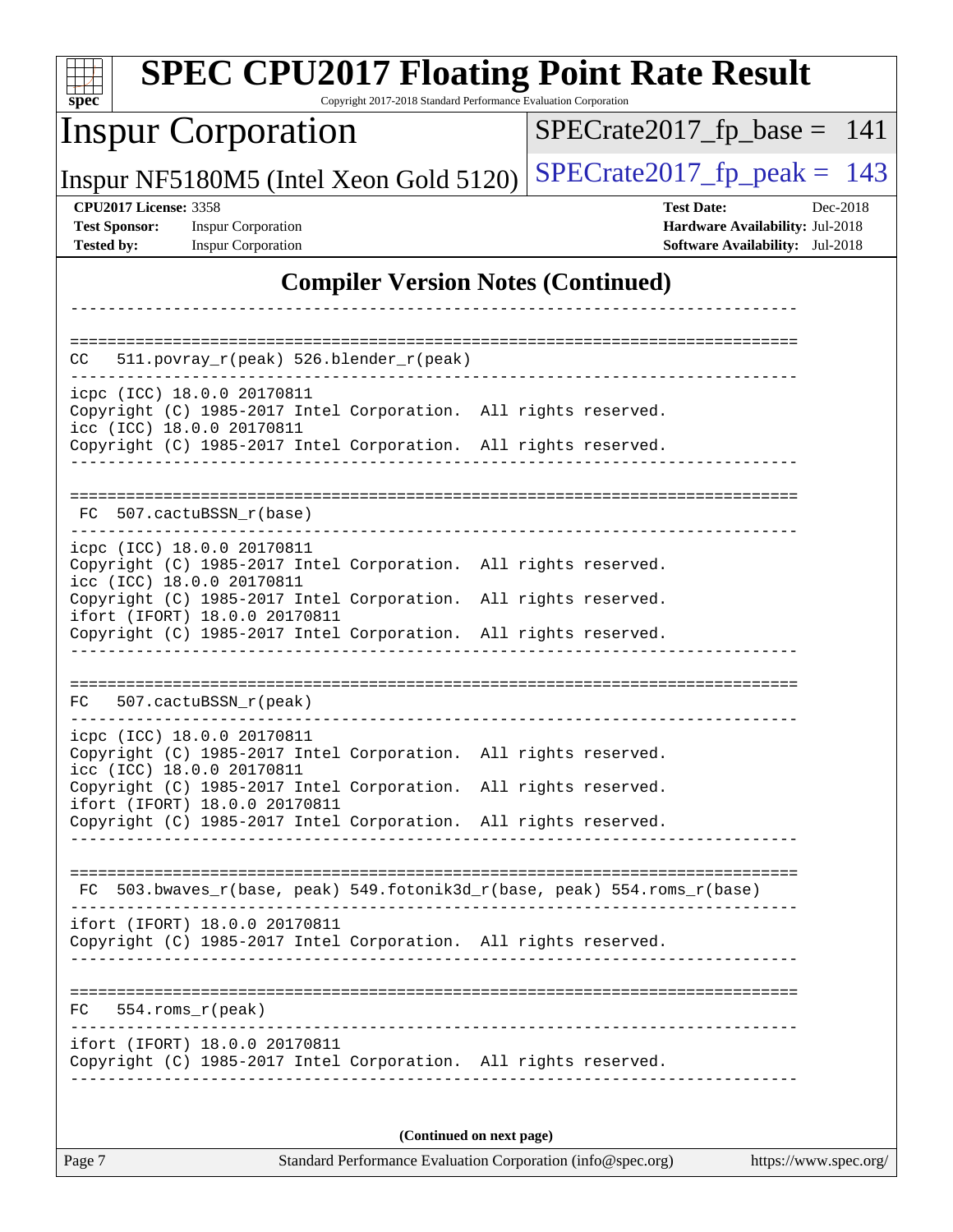| <b>SPEC CPU2017 Floating Point Rate Result</b><br>spec <sup>®</sup><br>Copyright 2017-2018 Standard Performance Evaluation Corporation |                                        |  |  |  |  |
|----------------------------------------------------------------------------------------------------------------------------------------|----------------------------------------|--|--|--|--|
| <b>Inspur Corporation</b>                                                                                                              | $SPECrate2017_fp\_base = 141$          |  |  |  |  |
| Inspur NF5180M5 (Intel Xeon Gold 5120)                                                                                                 | $SPECrate2017fp peak = 143$            |  |  |  |  |
| <b>CPU2017 License: 3358</b>                                                                                                           | <b>Test Date:</b><br>Dec-2018          |  |  |  |  |
| <b>Test Sponsor:</b><br><b>Inspur Corporation</b>                                                                                      | <b>Hardware Availability: Jul-2018</b> |  |  |  |  |
| <b>Tested by:</b><br><b>Inspur Corporation</b>                                                                                         | <b>Software Availability:</b> Jul-2018 |  |  |  |  |
| <b>Compiler Version Notes (Continued)</b><br>521.wrf $r(base)$ 527.cam4 $r(base)$<br>CC.                                               |                                        |  |  |  |  |
| ifort (IFORT) 18.0.0 20170811<br>Copyright (C) 1985-2017 Intel Corporation. All rights reserved.<br>icc (ICC) 18.0.0 20170811          |                                        |  |  |  |  |
| Copyright (C) 1985-2017 Intel Corporation. All rights reserved.                                                                        |                                        |  |  |  |  |
| $521.wrf_r(peak) 527.cam4_r(peak)$<br>CC                                                                                               |                                        |  |  |  |  |
| ifort (IFORT) 18.0.0 20170811<br>Copyright (C) 1985-2017 Intel Corporation. All rights reserved.<br>icc (ICC) 18.0.0 20170811          |                                        |  |  |  |  |
| Copyright (C) 1985-2017 Intel Corporation. All rights reserved.                                                                        |                                        |  |  |  |  |

# **[Base Compiler Invocation](http://www.spec.org/auto/cpu2017/Docs/result-fields.html#BaseCompilerInvocation)**

[C benchmarks](http://www.spec.org/auto/cpu2017/Docs/result-fields.html#Cbenchmarks): [icc](http://www.spec.org/cpu2017/results/res2018q4/cpu2017-20181211-10284.flags.html#user_CCbase_intel_icc_18.0_66fc1ee009f7361af1fbd72ca7dcefbb700085f36577c54f309893dd4ec40d12360134090235512931783d35fd58c0460139e722d5067c5574d8eaf2b3e37e92)

[C++ benchmarks:](http://www.spec.org/auto/cpu2017/Docs/result-fields.html#CXXbenchmarks) [icpc](http://www.spec.org/cpu2017/results/res2018q4/cpu2017-20181211-10284.flags.html#user_CXXbase_intel_icpc_18.0_c510b6838c7f56d33e37e94d029a35b4a7bccf4766a728ee175e80a419847e808290a9b78be685c44ab727ea267ec2f070ec5dc83b407c0218cded6866a35d07)

[Fortran benchmarks](http://www.spec.org/auto/cpu2017/Docs/result-fields.html#Fortranbenchmarks): [ifort](http://www.spec.org/cpu2017/results/res2018q4/cpu2017-20181211-10284.flags.html#user_FCbase_intel_ifort_18.0_8111460550e3ca792625aed983ce982f94888b8b503583aa7ba2b8303487b4d8a21a13e7191a45c5fd58ff318f48f9492884d4413fa793fd88dd292cad7027ca)

[Benchmarks using both Fortran and C](http://www.spec.org/auto/cpu2017/Docs/result-fields.html#BenchmarksusingbothFortranandC): [ifort](http://www.spec.org/cpu2017/results/res2018q4/cpu2017-20181211-10284.flags.html#user_CC_FCbase_intel_ifort_18.0_8111460550e3ca792625aed983ce982f94888b8b503583aa7ba2b8303487b4d8a21a13e7191a45c5fd58ff318f48f9492884d4413fa793fd88dd292cad7027ca) [icc](http://www.spec.org/cpu2017/results/res2018q4/cpu2017-20181211-10284.flags.html#user_CC_FCbase_intel_icc_18.0_66fc1ee009f7361af1fbd72ca7dcefbb700085f36577c54f309893dd4ec40d12360134090235512931783d35fd58c0460139e722d5067c5574d8eaf2b3e37e92)

[Benchmarks using both C and C++](http://www.spec.org/auto/cpu2017/Docs/result-fields.html#BenchmarksusingbothCandCXX): [icpc](http://www.spec.org/cpu2017/results/res2018q4/cpu2017-20181211-10284.flags.html#user_CC_CXXbase_intel_icpc_18.0_c510b6838c7f56d33e37e94d029a35b4a7bccf4766a728ee175e80a419847e808290a9b78be685c44ab727ea267ec2f070ec5dc83b407c0218cded6866a35d07) [icc](http://www.spec.org/cpu2017/results/res2018q4/cpu2017-20181211-10284.flags.html#user_CC_CXXbase_intel_icc_18.0_66fc1ee009f7361af1fbd72ca7dcefbb700085f36577c54f309893dd4ec40d12360134090235512931783d35fd58c0460139e722d5067c5574d8eaf2b3e37e92)

[Benchmarks using Fortran, C, and C++:](http://www.spec.org/auto/cpu2017/Docs/result-fields.html#BenchmarksusingFortranCandCXX) [icpc](http://www.spec.org/cpu2017/results/res2018q4/cpu2017-20181211-10284.flags.html#user_CC_CXX_FCbase_intel_icpc_18.0_c510b6838c7f56d33e37e94d029a35b4a7bccf4766a728ee175e80a419847e808290a9b78be685c44ab727ea267ec2f070ec5dc83b407c0218cded6866a35d07) [icc](http://www.spec.org/cpu2017/results/res2018q4/cpu2017-20181211-10284.flags.html#user_CC_CXX_FCbase_intel_icc_18.0_66fc1ee009f7361af1fbd72ca7dcefbb700085f36577c54f309893dd4ec40d12360134090235512931783d35fd58c0460139e722d5067c5574d8eaf2b3e37e92) [ifort](http://www.spec.org/cpu2017/results/res2018q4/cpu2017-20181211-10284.flags.html#user_CC_CXX_FCbase_intel_ifort_18.0_8111460550e3ca792625aed983ce982f94888b8b503583aa7ba2b8303487b4d8a21a13e7191a45c5fd58ff318f48f9492884d4413fa793fd88dd292cad7027ca)

## **[Base Portability Flags](http://www.spec.org/auto/cpu2017/Docs/result-fields.html#BasePortabilityFlags)**

 503.bwaves\_r: [-DSPEC\\_LP64](http://www.spec.org/cpu2017/results/res2018q4/cpu2017-20181211-10284.flags.html#suite_basePORTABILITY503_bwaves_r_DSPEC_LP64) 507.cactuBSSN\_r: [-DSPEC\\_LP64](http://www.spec.org/cpu2017/results/res2018q4/cpu2017-20181211-10284.flags.html#suite_basePORTABILITY507_cactuBSSN_r_DSPEC_LP64) 508.namd\_r: [-DSPEC\\_LP64](http://www.spec.org/cpu2017/results/res2018q4/cpu2017-20181211-10284.flags.html#suite_basePORTABILITY508_namd_r_DSPEC_LP64)

**(Continued on next page)**

Page 8 Standard Performance Evaluation Corporation [\(info@spec.org\)](mailto:info@spec.org) <https://www.spec.org/>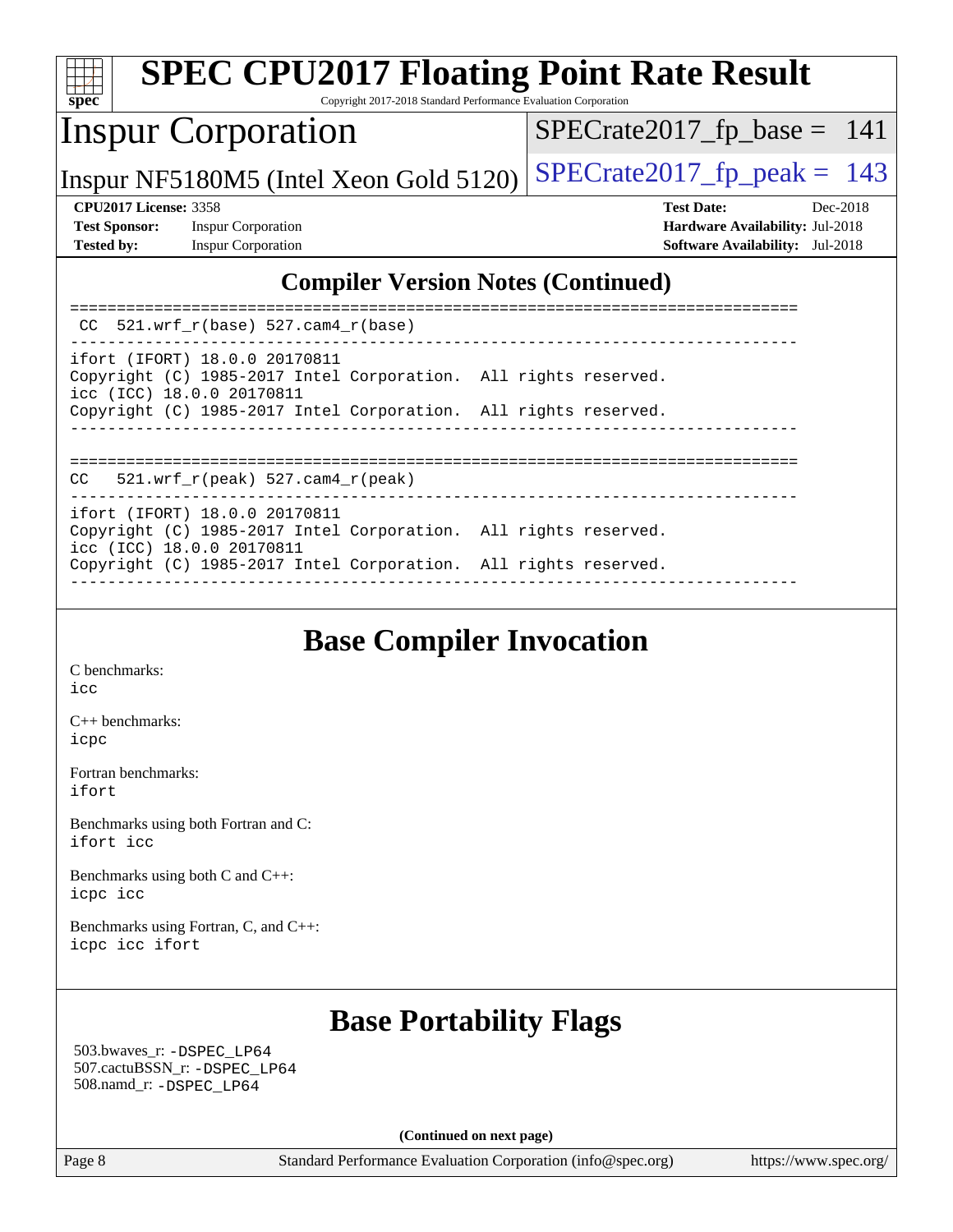

[C benchmarks](http://www.spec.org/auto/cpu2017/Docs/result-fields.html#Cbenchmarks):

 $-m64 - std= c11$  $-m64 - std= c11$ 

**(Continued on next page)**

Page 9 Standard Performance Evaluation Corporation [\(info@spec.org\)](mailto:info@spec.org) <https://www.spec.org/>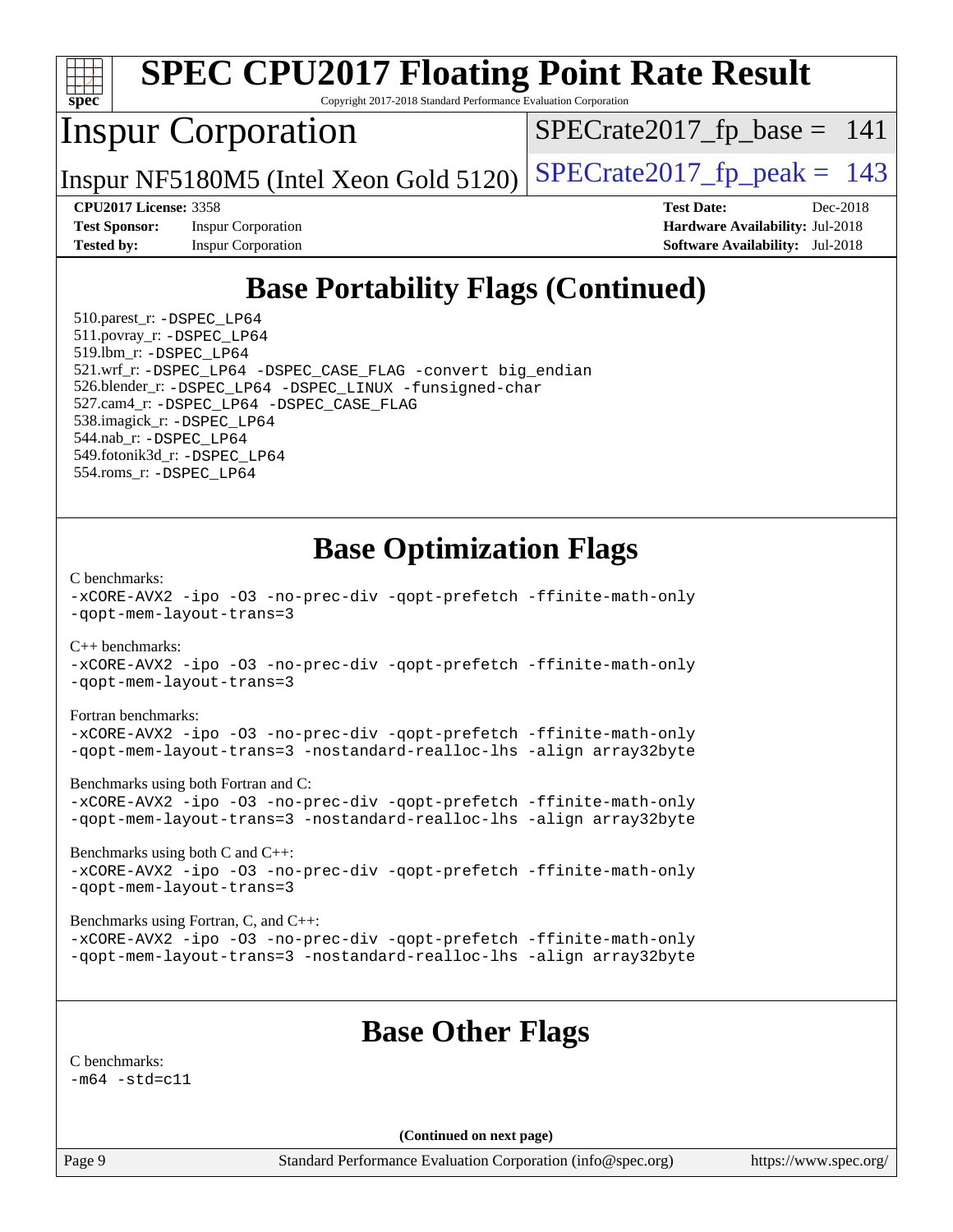| spec                                              | <b>SPEC CPU2017 Floating Point Rate Result</b><br>Copyright 2017-2018 Standard Performance Evaluation Corporation |                                        |            |
|---------------------------------------------------|-------------------------------------------------------------------------------------------------------------------|----------------------------------------|------------|
|                                                   | <b>Inspur Corporation</b>                                                                                         | $SPECrate2017_fp\_base = 141$          |            |
|                                                   | Inspur NF5180M5 (Intel Xeon Gold 5120)                                                                            | $SPECrate2017_fp\_peak = 143$          |            |
| <b>CPU2017 License: 3358</b>                      |                                                                                                                   | <b>Test Date:</b>                      | $Dec-2018$ |
| <b>Test Sponsor:</b><br><b>Inspur Corporation</b> |                                                                                                                   | Hardware Availability: Jul-2018        |            |
| <b>Inspur Corporation</b><br><b>Tested by:</b>    |                                                                                                                   | <b>Software Availability:</b> Jul-2018 |            |
| $C_{++}$ benchmarks:<br>-m64                      | <b>Base Other Flags (Continued)</b>                                                                               |                                        |            |

[Fortran benchmarks](http://www.spec.org/auto/cpu2017/Docs/result-fields.html#Fortranbenchmarks):

[-m64](http://www.spec.org/cpu2017/results/res2018q4/cpu2017-20181211-10284.flags.html#user_FCbase_intel_intel64_18.0_af43caccfc8ded86e7699f2159af6efc7655f51387b94da716254467f3c01020a5059329e2569e4053f409e7c9202a7efc638f7a6d1ffb3f52dea4a3e31d82ab)

[Benchmarks using both Fortran and C](http://www.spec.org/auto/cpu2017/Docs/result-fields.html#BenchmarksusingbothFortranandC): [-m64](http://www.spec.org/cpu2017/results/res2018q4/cpu2017-20181211-10284.flags.html#user_CC_FCbase_intel_intel64_18.0_af43caccfc8ded86e7699f2159af6efc7655f51387b94da716254467f3c01020a5059329e2569e4053f409e7c9202a7efc638f7a6d1ffb3f52dea4a3e31d82ab) [-std=c11](http://www.spec.org/cpu2017/results/res2018q4/cpu2017-20181211-10284.flags.html#user_CC_FCbase_intel_compiler_c11_mode_0e1c27790398a4642dfca32ffe6c27b5796f9c2d2676156f2e42c9c44eaad0c049b1cdb667a270c34d979996257aeb8fc440bfb01818dbc9357bd9d174cb8524)

[Benchmarks using both C and C++](http://www.spec.org/auto/cpu2017/Docs/result-fields.html#BenchmarksusingbothCandCXX): [-m64](http://www.spec.org/cpu2017/results/res2018q4/cpu2017-20181211-10284.flags.html#user_CC_CXXbase_intel_intel64_18.0_af43caccfc8ded86e7699f2159af6efc7655f51387b94da716254467f3c01020a5059329e2569e4053f409e7c9202a7efc638f7a6d1ffb3f52dea4a3e31d82ab) [-std=c11](http://www.spec.org/cpu2017/results/res2018q4/cpu2017-20181211-10284.flags.html#user_CC_CXXbase_intel_compiler_c11_mode_0e1c27790398a4642dfca32ffe6c27b5796f9c2d2676156f2e42c9c44eaad0c049b1cdb667a270c34d979996257aeb8fc440bfb01818dbc9357bd9d174cb8524)

[Benchmarks using Fortran, C, and C++:](http://www.spec.org/auto/cpu2017/Docs/result-fields.html#BenchmarksusingFortranCandCXX)  $-m64$   $-std=cl1$ 

# **[Peak Compiler Invocation](http://www.spec.org/auto/cpu2017/Docs/result-fields.html#PeakCompilerInvocation)**

[C benchmarks](http://www.spec.org/auto/cpu2017/Docs/result-fields.html#Cbenchmarks): [icc](http://www.spec.org/cpu2017/results/res2018q4/cpu2017-20181211-10284.flags.html#user_CCpeak_intel_icc_18.0_66fc1ee009f7361af1fbd72ca7dcefbb700085f36577c54f309893dd4ec40d12360134090235512931783d35fd58c0460139e722d5067c5574d8eaf2b3e37e92)

[C++ benchmarks:](http://www.spec.org/auto/cpu2017/Docs/result-fields.html#CXXbenchmarks) [icpc](http://www.spec.org/cpu2017/results/res2018q4/cpu2017-20181211-10284.flags.html#user_CXXpeak_intel_icpc_18.0_c510b6838c7f56d33e37e94d029a35b4a7bccf4766a728ee175e80a419847e808290a9b78be685c44ab727ea267ec2f070ec5dc83b407c0218cded6866a35d07)

[Fortran benchmarks](http://www.spec.org/auto/cpu2017/Docs/result-fields.html#Fortranbenchmarks): [ifort](http://www.spec.org/cpu2017/results/res2018q4/cpu2017-20181211-10284.flags.html#user_FCpeak_intel_ifort_18.0_8111460550e3ca792625aed983ce982f94888b8b503583aa7ba2b8303487b4d8a21a13e7191a45c5fd58ff318f48f9492884d4413fa793fd88dd292cad7027ca)

[Benchmarks using both Fortran and C](http://www.spec.org/auto/cpu2017/Docs/result-fields.html#BenchmarksusingbothFortranandC): [ifort](http://www.spec.org/cpu2017/results/res2018q4/cpu2017-20181211-10284.flags.html#user_CC_FCpeak_intel_ifort_18.0_8111460550e3ca792625aed983ce982f94888b8b503583aa7ba2b8303487b4d8a21a13e7191a45c5fd58ff318f48f9492884d4413fa793fd88dd292cad7027ca) [icc](http://www.spec.org/cpu2017/results/res2018q4/cpu2017-20181211-10284.flags.html#user_CC_FCpeak_intel_icc_18.0_66fc1ee009f7361af1fbd72ca7dcefbb700085f36577c54f309893dd4ec40d12360134090235512931783d35fd58c0460139e722d5067c5574d8eaf2b3e37e92)

[Benchmarks using both C and C++](http://www.spec.org/auto/cpu2017/Docs/result-fields.html#BenchmarksusingbothCandCXX): [icpc](http://www.spec.org/cpu2017/results/res2018q4/cpu2017-20181211-10284.flags.html#user_CC_CXXpeak_intel_icpc_18.0_c510b6838c7f56d33e37e94d029a35b4a7bccf4766a728ee175e80a419847e808290a9b78be685c44ab727ea267ec2f070ec5dc83b407c0218cded6866a35d07) [icc](http://www.spec.org/cpu2017/results/res2018q4/cpu2017-20181211-10284.flags.html#user_CC_CXXpeak_intel_icc_18.0_66fc1ee009f7361af1fbd72ca7dcefbb700085f36577c54f309893dd4ec40d12360134090235512931783d35fd58c0460139e722d5067c5574d8eaf2b3e37e92)

[Benchmarks using Fortran, C, and C++:](http://www.spec.org/auto/cpu2017/Docs/result-fields.html#BenchmarksusingFortranCandCXX) [icpc](http://www.spec.org/cpu2017/results/res2018q4/cpu2017-20181211-10284.flags.html#user_CC_CXX_FCpeak_intel_icpc_18.0_c510b6838c7f56d33e37e94d029a35b4a7bccf4766a728ee175e80a419847e808290a9b78be685c44ab727ea267ec2f070ec5dc83b407c0218cded6866a35d07) [icc](http://www.spec.org/cpu2017/results/res2018q4/cpu2017-20181211-10284.flags.html#user_CC_CXX_FCpeak_intel_icc_18.0_66fc1ee009f7361af1fbd72ca7dcefbb700085f36577c54f309893dd4ec40d12360134090235512931783d35fd58c0460139e722d5067c5574d8eaf2b3e37e92) [ifort](http://www.spec.org/cpu2017/results/res2018q4/cpu2017-20181211-10284.flags.html#user_CC_CXX_FCpeak_intel_ifort_18.0_8111460550e3ca792625aed983ce982f94888b8b503583aa7ba2b8303487b4d8a21a13e7191a45c5fd58ff318f48f9492884d4413fa793fd88dd292cad7027ca)

# **[Peak Portability Flags](http://www.spec.org/auto/cpu2017/Docs/result-fields.html#PeakPortabilityFlags)**

Same as Base Portability Flags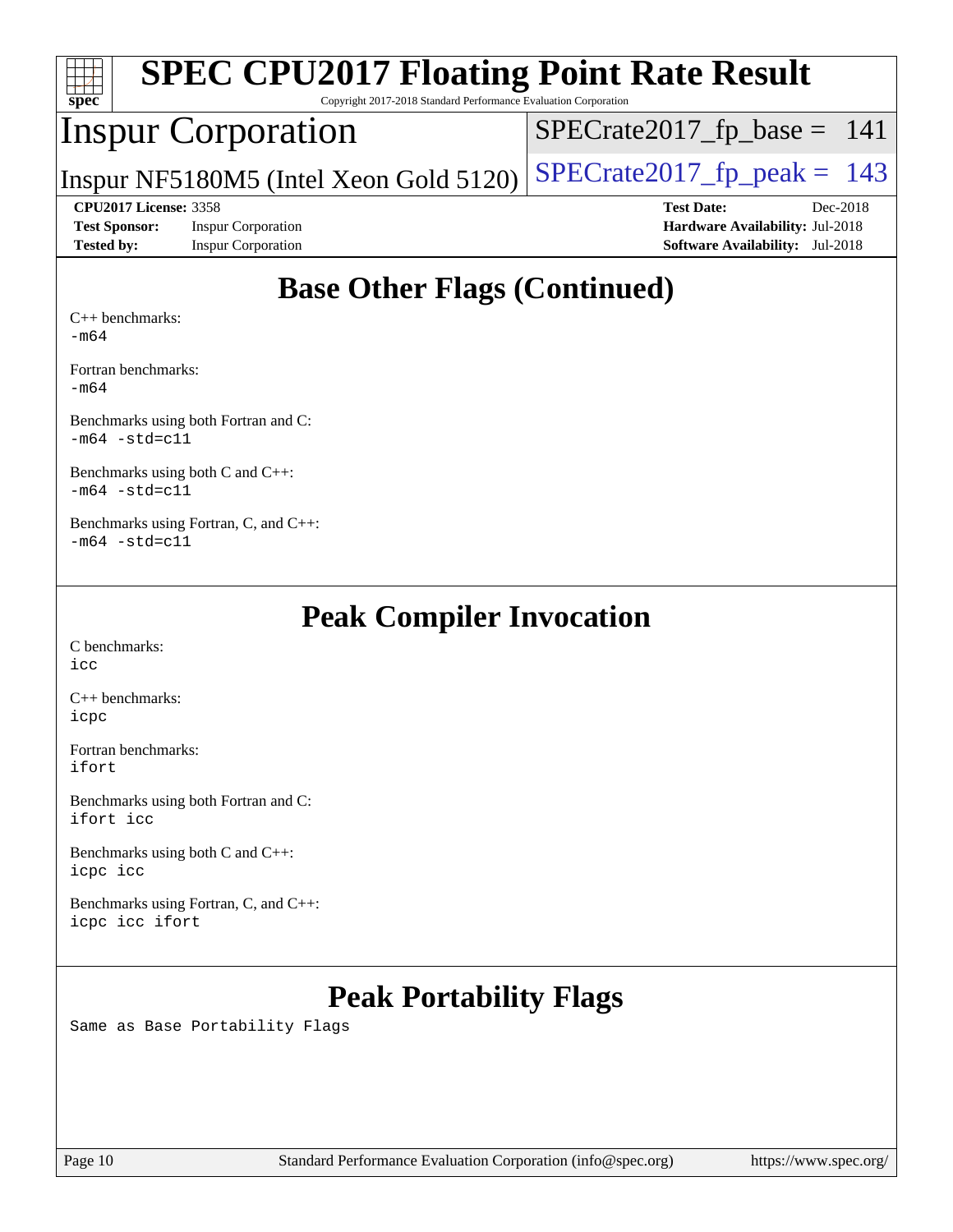| <b>SPEC CPU2017 Floating Point Rate Result</b><br>spec<br>Copyright 2017-2018 Standard Performance Evaluation Corporation                                                                                                  |                                                                                                     |  |  |  |
|----------------------------------------------------------------------------------------------------------------------------------------------------------------------------------------------------------------------------|-----------------------------------------------------------------------------------------------------|--|--|--|
| <b>Inspur Corporation</b>                                                                                                                                                                                                  | $SPECrate2017_fp\_base = 141$                                                                       |  |  |  |
| Inspur NF5180M5 (Intel Xeon Gold 5120)                                                                                                                                                                                     | $SPECrate2017_fp\_peak = 143$                                                                       |  |  |  |
| <b>CPU2017 License: 3358</b><br><b>Test Sponsor:</b><br><b>Inspur Corporation</b><br><b>Tested by:</b><br><b>Inspur Corporation</b>                                                                                        | <b>Test Date:</b><br>Dec-2018<br>Hardware Availability: Jul-2018<br>Software Availability: Jul-2018 |  |  |  |
| <b>Peak Optimization Flags</b>                                                                                                                                                                                             |                                                                                                     |  |  |  |
| C benchmarks:                                                                                                                                                                                                              |                                                                                                     |  |  |  |
| $519$ .lbm_r: -prof-gen(pass 1) -prof-use(pass 2) -ipo -xCORE-AVX2 -03<br>-no-prec-div -qopt-prefetch -ffinite-math-only<br>-qopt-mem-layout-trans=3                                                                       |                                                                                                     |  |  |  |
| 538.imagick_r: -xCORE-AVX2 -ipo -03 -no-prec-div -qopt-prefetch<br>-ffinite-math-only -qopt-mem-layout-trans=3                                                                                                             |                                                                                                     |  |  |  |
| $544.nab_r$ : Same as $519.lbm_r$                                                                                                                                                                                          |                                                                                                     |  |  |  |
| $C_{++}$ benchmarks:<br>$-prof-gen(pass 1) -prof-use(pass 2) -ipo -xCORE-AVX2 -O3$<br>-no-prec-div -qopt-prefetch -ffinite-math-only<br>-qopt-mem-layout-trans=3                                                           |                                                                                                     |  |  |  |
| Fortran benchmarks:                                                                                                                                                                                                        |                                                                                                     |  |  |  |
| 503.bwaves_r:-xCORE-AVX2 -ipo -03 -no-prec-div -qopt-prefetch<br>-ffinite-math-only -qopt-mem-layout-trans=3<br>-nostandard-realloc-lhs -align array32byte                                                                 |                                                                                                     |  |  |  |
| 549.fotonik3d_r: Same as 503.bwaves_r                                                                                                                                                                                      |                                                                                                     |  |  |  |
| 554.roms_r:-prof-gen(pass 1) -prof-use(pass 2) -ipo -xCORE-AVX2 -03<br>-no-prec-div -qopt-prefetch -ffinite-math-only<br>-qopt-mem-layout-trans=3 -nostandard-realloc-lhs<br>-align array32byte                            |                                                                                                     |  |  |  |
| Benchmarks using both Fortran and C:<br>-prof-gen(pass 1) -prof-use(pass 2) -ipo -xCORE-AVX2 -03<br>-no-prec-div -qopt-prefetch -ffinite-math-only<br>-qopt-mem-layout-trans=3 -nostandard-realloc-lhs -align array32byte  |                                                                                                     |  |  |  |
| Benchmarks using both C and C++:<br>-prof-gen(pass 1) -prof-use(pass 2) -ipo -xCORE-AVX2 -03<br>-no-prec-div -qopt-prefetch -ffinite-math-only<br>-qopt-mem-layout-trans=3                                                 |                                                                                                     |  |  |  |
| Benchmarks using Fortran, C, and C++:<br>-prof-gen(pass 1) -prof-use(pass 2) -ipo -xCORE-AVX2 -03<br>-no-prec-div -qopt-prefetch -ffinite-math-only<br>-qopt-mem-layout-trans=3 -nostandard-realloc-lhs -align array32byte |                                                                                                     |  |  |  |
| Page 11<br>Standard Performance Evaluation Corporation (info@spec.org)                                                                                                                                                     | https://www.spec.org/                                                                               |  |  |  |